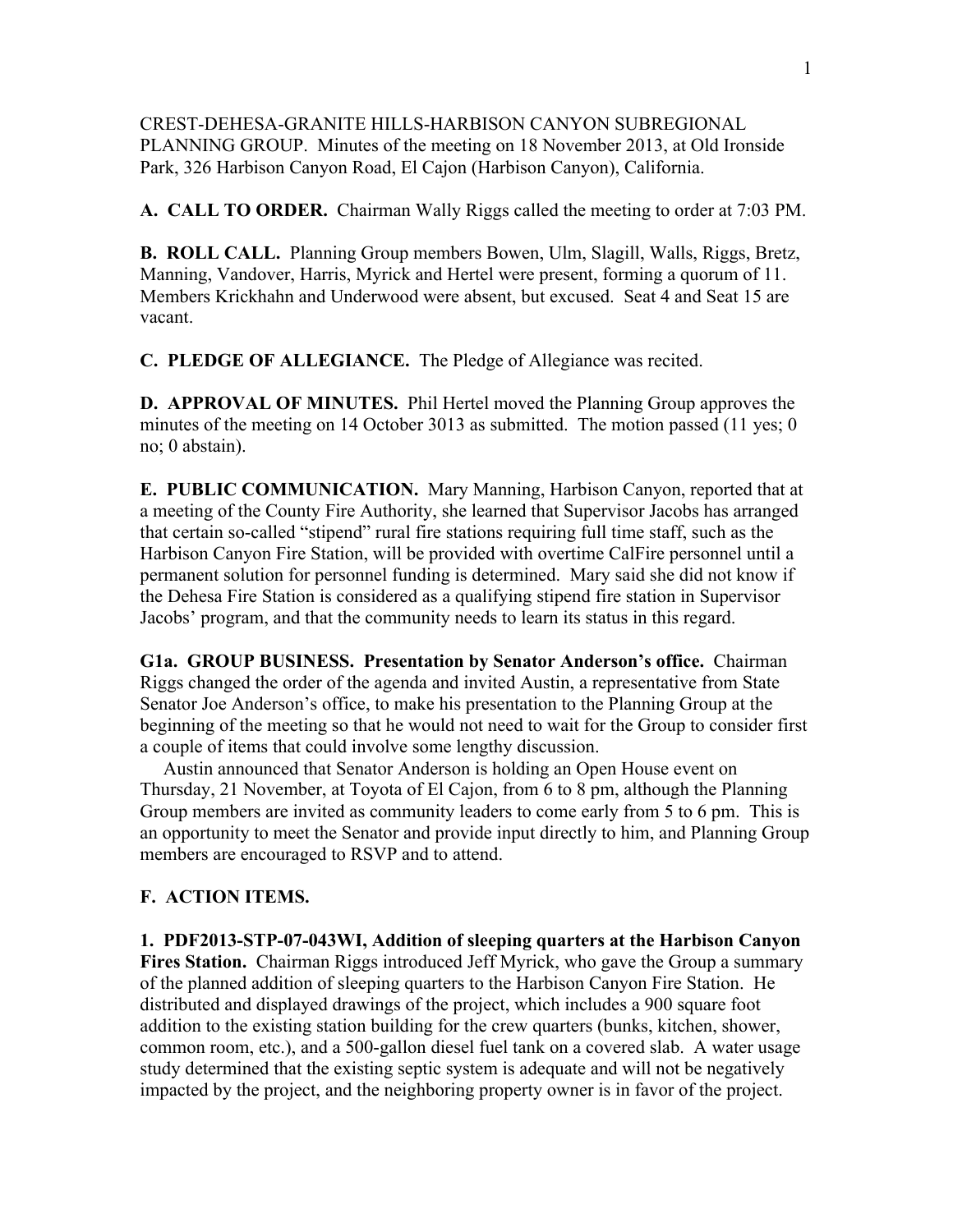Jeff Myrick moved that the Planning Group recommends approval of the Harbison Canyon Fire Station addition project, PDF2013-STP-07-043WI, as proposed. The motion passed (11 yes; 0 no; 0 abstain).

**2. Presentation, designation of Rios Canyon Road as emergency access/egress for Crest.** Chairman Riggs introduced Richard Saldano, who gave the Group copies of a handout of maps and a presentation about the potential benefits of designating Rios Canyon Road as an emergency access and egress route for the Crest community. Mr. Saldano explained that he is Project Manager for two projects in Gibson Highlands that require secondary access, and in the process of researching and evaluating potential routes for the projects he became aware of the Crest community's need for emergency fire egress and access routes. He suggested the Rios Canyon Road could be officially designated as an emergency secondary access/egress for the community, and that this route could also better serve the secondary access requirement for his projects than the existing requirement to provide it through the Crestlake Development to Bullard Lane; and he is asking the County planning staff to consider waiving the existing requirements to improve Montana Serena/Bullard Lane as a secondary access route, and to instead allow the use of the existing Rios Canyon Road as the required secondary access for his projects. He informed the Planning Group that the San Miguel Fire District meeting at 5:30 pm on Wednesday, 20 November, would discuss the Suncrest Road fire egress designation issue, and that he planned to raise the issue of the suitability of designation and use of Rios Canyon Road as the required secondary access for his projects.

 Planning Group members discussed the feasibility and suitability of utilizing Rios Canyon Road as an emergency fire egress route, and also as an emergency secondary access route, for the Crest community. The Group members from Crest agreed one or more of them would attend the San Miguel Fire District meeting to gather information, and to confer with other stakeholders about designation and use of Rios Canyon Road as Mr. Saldano has proposed.

 Lory Walls suggested the Planning Group should determine the actual status and official designation of Rios Canyon Road that is included in the updated, final Community Plan text, in order to know what might be appropriate future action. No Planning Group action was taken on this agenda item.

**G1b. GROUP BUSINESS. Announcements and correspondence.** Chairman Riggs announced that the County is tracking the compliance of Planning Group members with respect to 1) ethics training, required every 2 years; 2) Planning Department training; and 3) Form 700 filing, statement of economic interests. He urged Group members to send information about the dates of ethics training and certification to the Clerk of the Board, and to email him with the date of Form 700 filing.

**G2. GROUP BUSINESS. Expense reimbursement requests.** There were none.

**G3a. GROUP BUSINESS. Introduction of applicant for Seat 4, Crest.** Chairman Riggs introduced Ms. Karla Carroll, who has submitted an application to be nominated by the Planning Group for appointment by the Board of Supervisors, to fill the vacant